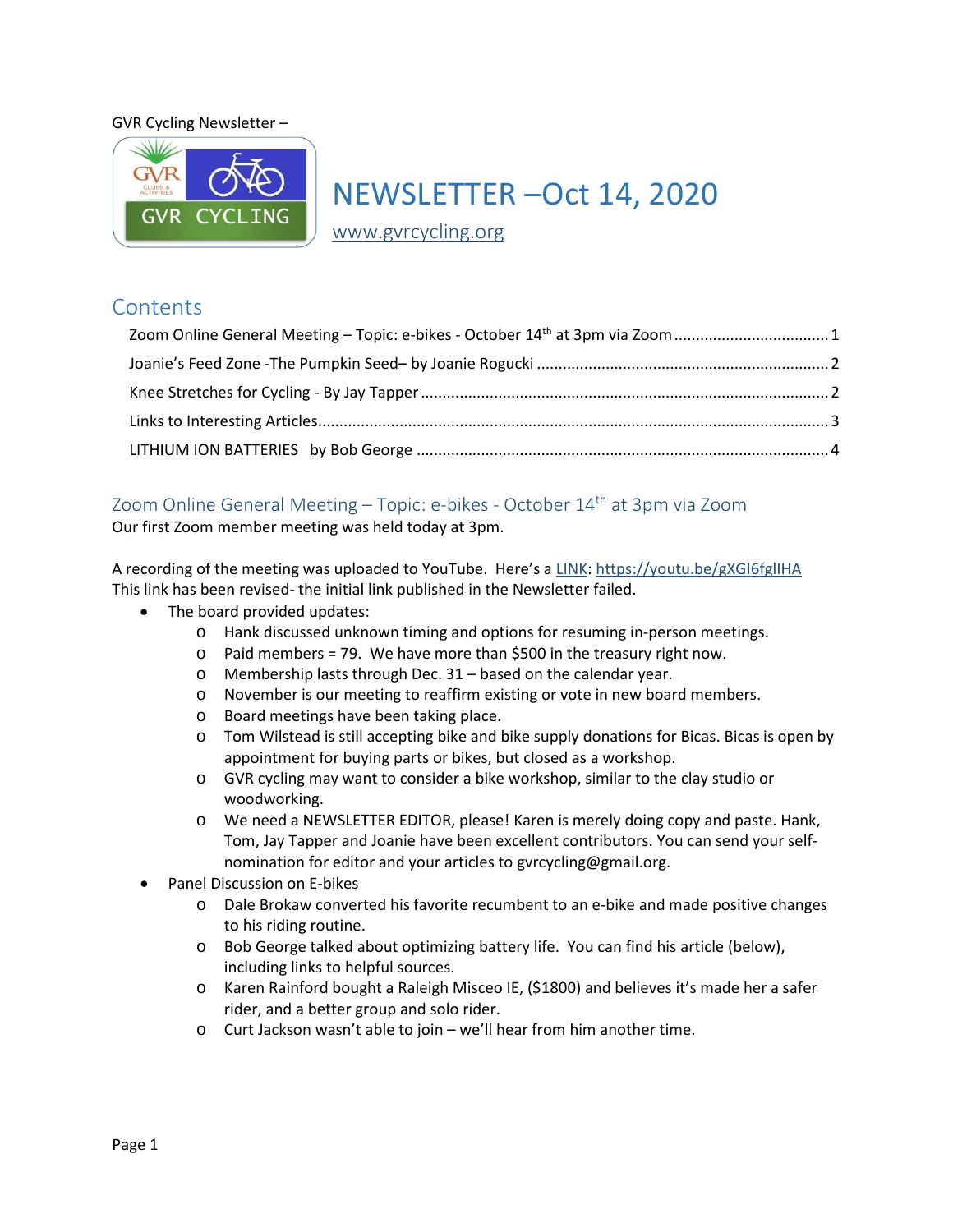## <span id="page-1-0"></span>Joanie's Feed Zone -The Pumpkin Seed– by Joanie Rogucki "The Pumpkin Seed: Small but Mighty"

The seed of the pumpkin is a tasty snack and portable. Lucky for us the seed is much more than a



yummy snack.

A treasure trove of macro/micronutrients this mighty seed is rich in protein, zinc, magnesium, iron, phosphate, manganese, omega 3's, and so many more incredible nutrients.

You can buy them in the store or make a batch of your own. My husband bought them in bulk at sprouts (Pepitas). Pepitas are

different than pumpkin seeds with similar nutrients. However, they come from hybrid pumpkins. These powerhouses lace my salads, my oatmeal and even top my muffins. Best of all they fit in my bike jersey and yes make a great snack!

BONUS: research shows pumpkin seed reduces inflammation found in oxidative stress. This chronic condition can be generated from physical activity. Your wellness toolbox should include pumpkin seed. Try it again for the first time.

Eat right, ride right.

Resources: 1)Roasting Pumpkin Seeds/Recipes[: https://youtu.be/kG3zGKuZjE4](https://youtu.be/kG3zGKuZjE4)

## 2[\)https://www.youtube.com/watch?v=4DBs9AC7k8Q](https://www.youtube.com/watch?v=4DBs9AC7k8Q)

\*Note: I have not used pumpkin seed oil nor recommend it. The attached video resource provides information if you are interested

3[\)https://thecookful.com/are-pepitas-pumpkin-seeds/](https://thecookful.com/are-pepitas-pumpkin-seeds/)

# <span id="page-1-1"></span>Knee Stretches for Cycling - By Jay Tapper

It is important to stretch the muscles around the knee joint to stretch out the cycling and not cycling muscles. Unless you spend a lot of time out of the saddle your knee never really straightens in the cycling movement and never really fully bends.

The stretches below will help you maintain knee range of motion and muscle symmetry in your lower extremities to help your legs recover from cycling and prevent discomfort. The stretches can be done before and after riding and better yet during riding breaks.

To stretch the Quad which may be the most important muscle to focus on for cycling look for something that you can place your foot on behind you that will put a 90 degree bend in the knee. IF you do not feel a stretch bend the knee you are standing on. Read the stretching technique instructions that emphasize good posture and tight abdominals when stretching.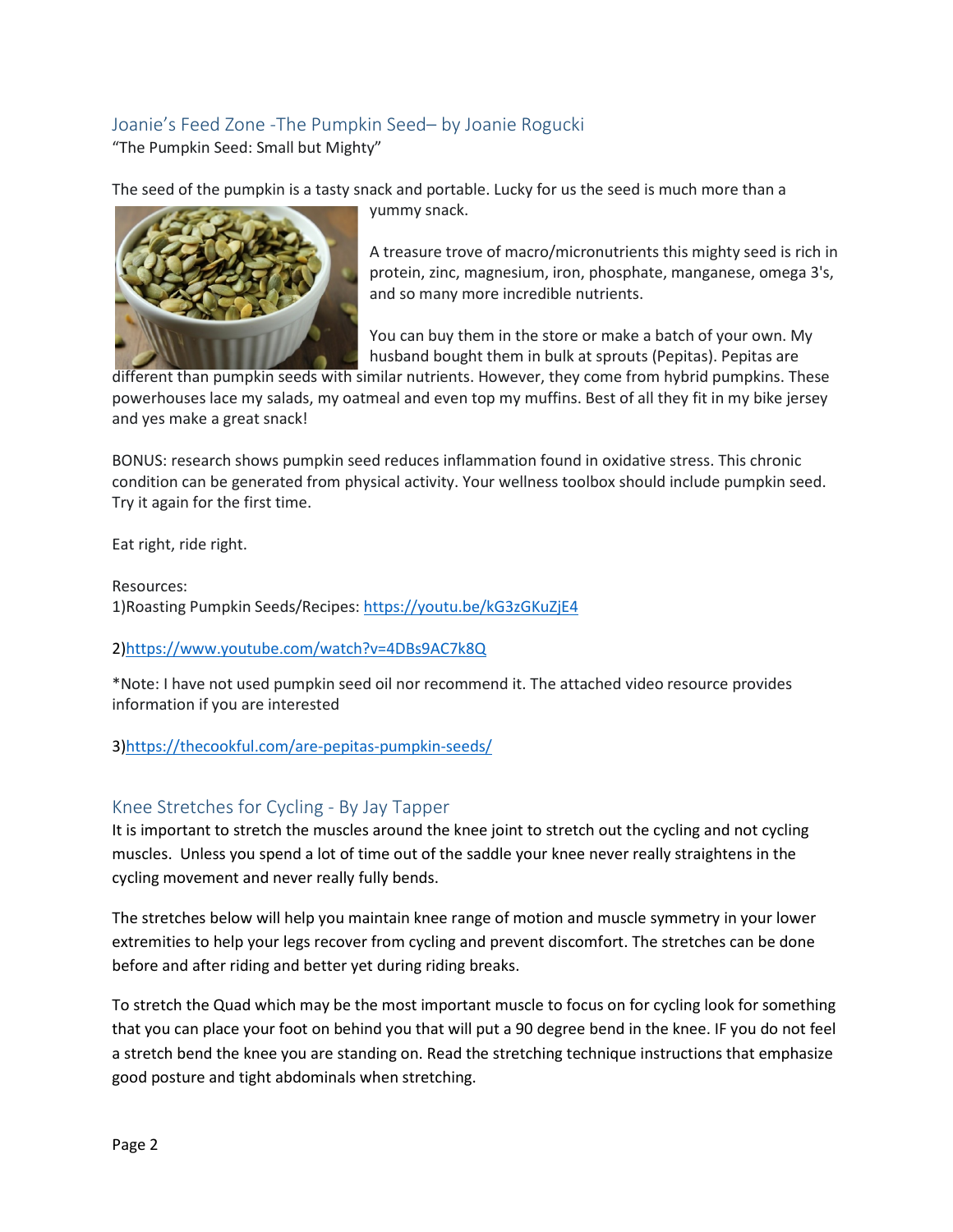Make it a Habit! Jay Tapper



#### **KNEE STRETCHING ROUTINE #1**

Stretching improves joint range of motion, decreases muscle soreness and prevents iniuries.

#### **STRETCHING GUIDELINES:**

- Maintain good posture (1).
- · Tighten abdominal muscles (•).
- · Breath normallu.
- Hold a light stretch for 15-20 seconds and repeat 2 times.
- Contact your supervisor if you have questions regarding any of the exercises.

#### **SAFETY TIP:**

#### **"WATCH WHAT YOU ARE DOING"**

Taken from ActivEdge training material by Jay L. Tapper • JLtapper@cpinternet.com Copyright @2020

## <span id="page-2-0"></span>Links to Interesting Articles

• **People for Bikes** reported that the Rails to Trails Conservancy reported that since March, 2020, rides on rail trails have increased 75% vs the same time frame in 2019. Here's a link to more info from this group.

[https://www.pfbkeepriding.org/#utm\\_source=PFBAemail1&utm\\_medium=email&utm\\_campaig](https://www.pfbkeepriding.org/#utm_source=PFBAemail1&utm_medium=email&utm_campaign=KeepRiding) [n=KeepRiding](https://www.pfbkeepriding.org/#utm_source=PFBAemail1&utm_medium=email&utm_campaign=KeepRiding)

- Gretchen Reynolds has written three good articles for the NY Times, partially available at this link:<https://nytlicensing.com/search/1a69f5a4/>You need to sign in the to NY Times to read the full stories.
- Trevor Raab, photographer at *Bicycling*! Wrote this short article about ebikes.

As a lifelong racer, I never expected this, but I have become a fan of e-Bikes. They're popping up everywhere in the bike world and you've probably seen post after post about the newest and fastest offerings. When first introduced to e-bikes I didn't think much of them, and yes, I've often bashed them. Sure, in cargo form they're handy for running little errands with ease or to go grab lunch down the street, but the experience on the trail or road was missed on me. But that all really changed the first time I grabbed one for my dad.

A little precursor here, my dad had a few years of random health issues that kept him off the bike, followed by the beginnings of kidney failure and dialysis, which left him with even less energy to get out and ride. Luckily, he recently was able to score a new kidney which has done wonders for his energy levels, but he's not quite ready to hop on a regular bike just yet.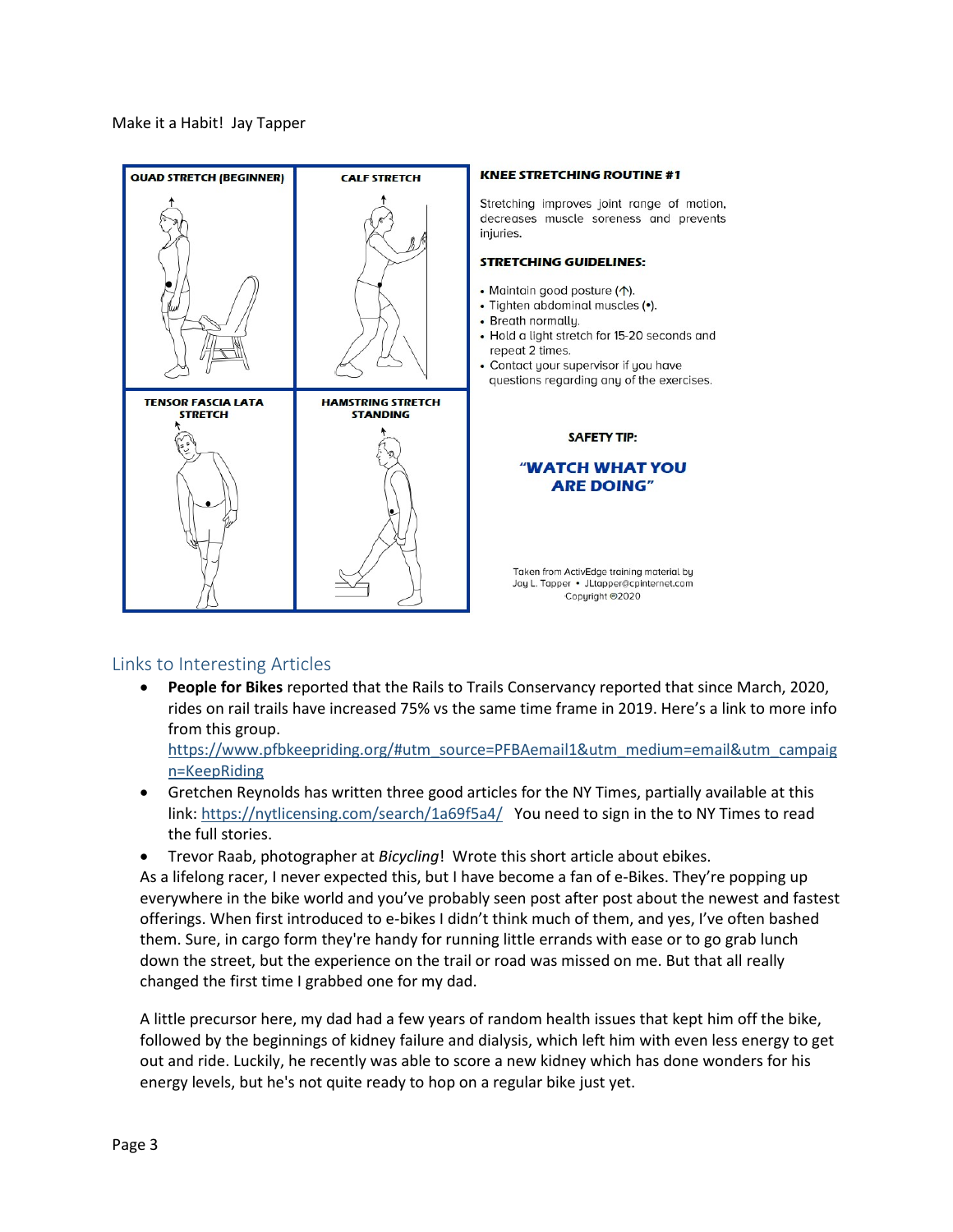That's where the e-bike comes in. He, too, seemed skeptical at first, but once he hopped on, he instantly had a smile. He began racking up the miles, excitedly telling me about where and how far he rode. Ebikes allow him to enjoy the ride again and accomplish new goals. Now we can share ride stories and even spend some time on the roads together. To me, that's truly showed me the benefit of a little bit of assistance in the form of a motor.

## <span id="page-3-0"></span>LITHIUM ION BATTERIES by Bob George

Presented at GVR Cycling meeting on Oct. 14<sup>th</sup>, 2020 Long Term Storage

## **Link to an excellent source:**

https://electricbike-blog.com/2017/06/02/what-a-good-idea-long-term-lithium-pack-storage-withoutincurring-non-recoverable-losses/

## **What voltage to store your pack at**

The recommended voltage to store your pack at is 40-50% but for this article, I'm going to recommend that you store your batteries at 40%. If you have a 52v pack then store it at 53.2v, if you have a 48v pack store it at 49.4v. If you have a 36v pack store it at 38v.

When in doubt just charge the pack to around its nominal voltage for long term storage and it should be fine.

Every 6 months or so you should check your packs and charge them back up to 40%. Although I often let this process slip for about a year, you should make sure that whatever you do that you don't let the batteries slip below the LVC of the BMS for the cells otherwise your battery might go to sleep and never come back to life again.

## **Li-ion Discharge Plot**



[Https://www.electricbike.com/how-to-make-lithium-battery-last/](https://www.electricbike.com/how-to-make-lithium-battery-last/)

## **Don't Charge to 100%**

The amount of extra charge you get from charging to 4.2V per cell, instead of 4.1V? it is very small, and has very little effect on your range. You may think that charging to 100% will give you the maximum range possible, but it trades a significant amount of pack life for a very small amount of extra range. The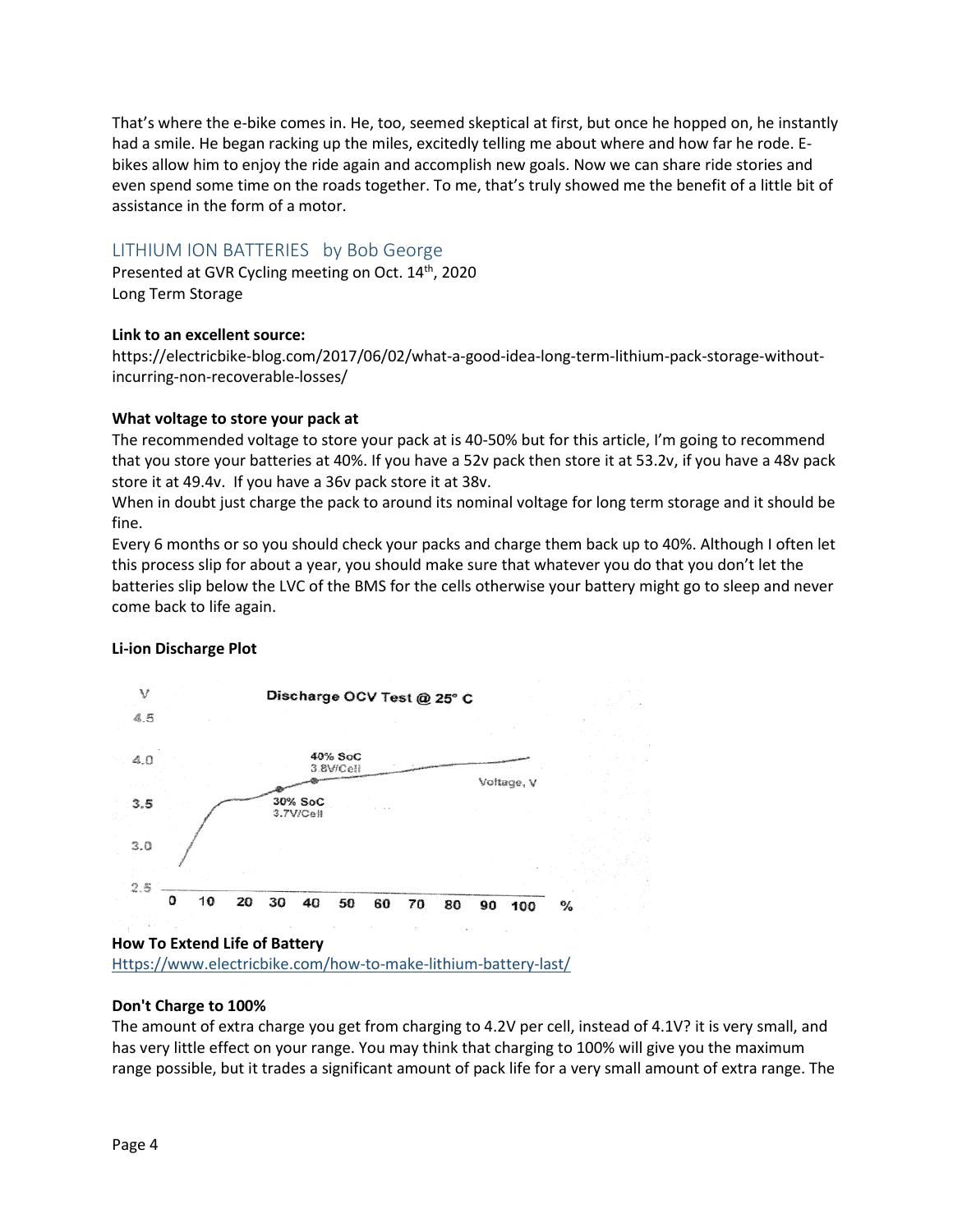Luna Advanced charger allows users to charge their packs to 80% (4.05V per cell), 90% (4.1V), and also 100% (4.2V).

#### **Avoid Heat**

There are two ways I know of that you can reduce heat in a battery pack system design. First, use a larger battery pack than you need. You might only "need" a very short amount of range on your particular commute, but a bigger pack will run cooler, since each cell is less stressed at a lower ampdraw per cell.

The next way…is to specify a cell that has a higher amp-rating than you need. If you have a small battery pack that can provide your max amps needed (and it is also the biggest pack that will fit on your frame), but…it's getting hot? You can buy a pack of the same physical size, but…with a higher amp-rated cell, and it would run cooler.

There are some days when you want to recharge your battery as fast as possible. For example, the Luna Advanced charger has the ability to charge at 5A, or…also at 3A. If you charge at 5A, the battery will charge faster, but…if you charge at the lower 3A rate, it will take longer, however…the 3A charging rate will also leave the battery pack less warm, and…the cooler the battery is, the better.

#### **WHAT IS A BMS?**

A BMS is a battery management System. While generally charging a Li-ion battery to only 80-90% of capacity will significantly increase battery life it is necessary to occasionally charge to 100% so that the BMS can balance the cells.

A BMS is defined as an electronic system that manages a rechargeable battery (single cell or battery pack) by monitoring its state, calculating secondary data, reporting that data, protecting the battery, controlling its environment, and/or balancing it.

RIDE SOLO AND SAFE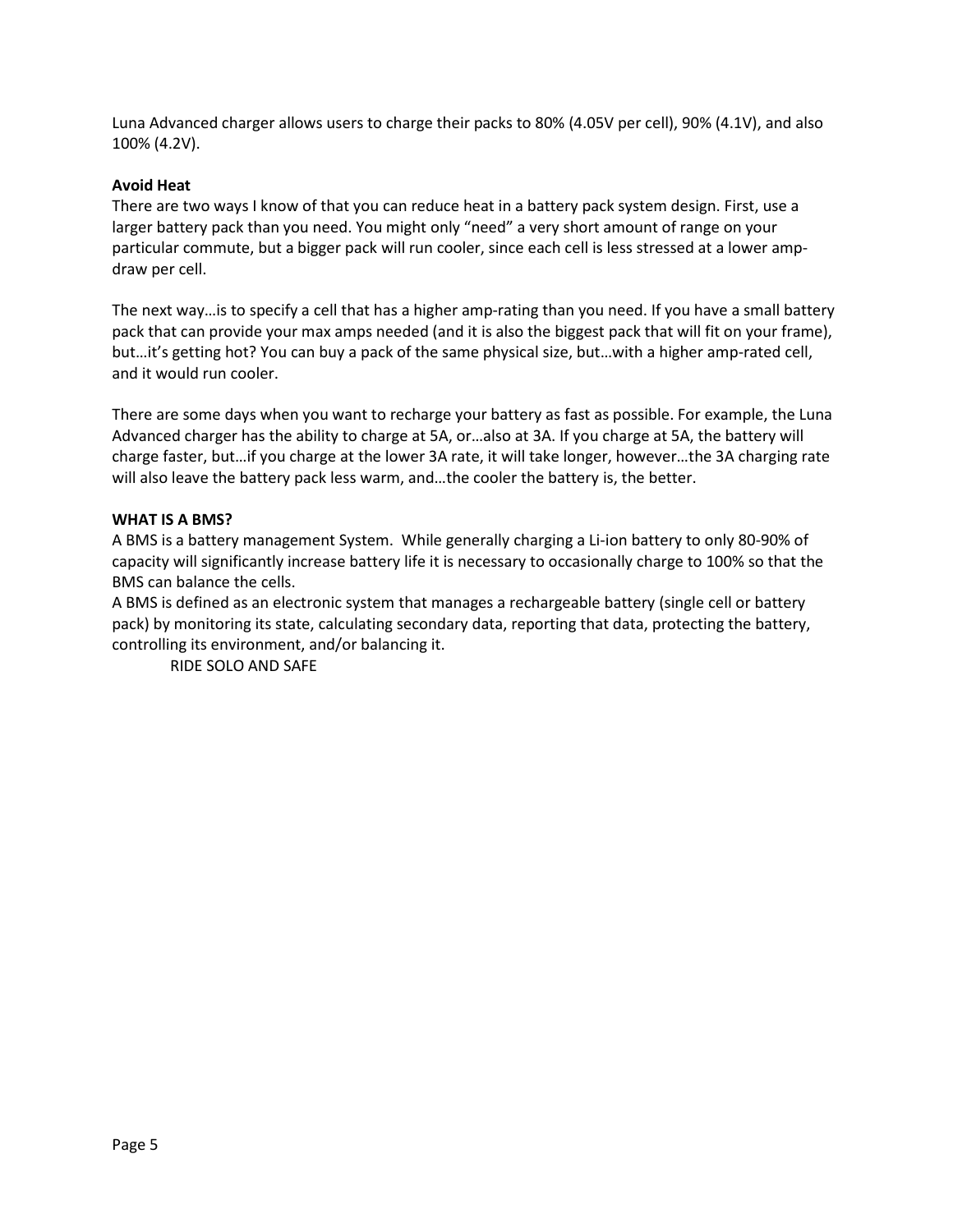

# NEWSLETTER –Oct 28, 2020

[www.gvrcycling.org](http://www.gvrcycling.org/)

# **Contents**

# <span id="page-5-0"></span>Annual Meeting Postponed But December Online Program Planned

GVR bylaws require that all clubs hold their annual meeting in November. This requires a quorum of members where an election of officers takes place. At that meeting we would also confirm our dues level of \$10 per person per year. GVR has indicated that clubs can postpone their annual meetings due to the Covid-19 pandemic and the Cycling Club will wait to hold its annual meeting until early in 2021.

# <span id="page-5-1"></span>GVR Cycling Program – Bicycle Safety December 16, 2020 3:00 PM AZ time

However, the club has scheduled a cycling safety education program to be conducted by Elaine Mariolle, Pima County Program Coordinator for Bicycle Safety. Ms. Mariolle presented an exceptional program to one of the first cycling club meetings.

We are skipping the Zoom signup process -everyone is invited to join us using the link below. We will resend the link on Monday prior to the meeting. If you need help getting set up with Zoom, send an email to [gvrcycling@gmail.com](mailto:gvrcycling@gmail.com) and one of our techies will contact you. You might want to paste the info below directly into your calendar.

Topic: GVR Cycling Member Mtg – Bicycle Safety Time: Dec 16, 2020 Meeting starts at 3:00 PM AZ Time (MST). Link is open for testing and chatting from 2:30pm.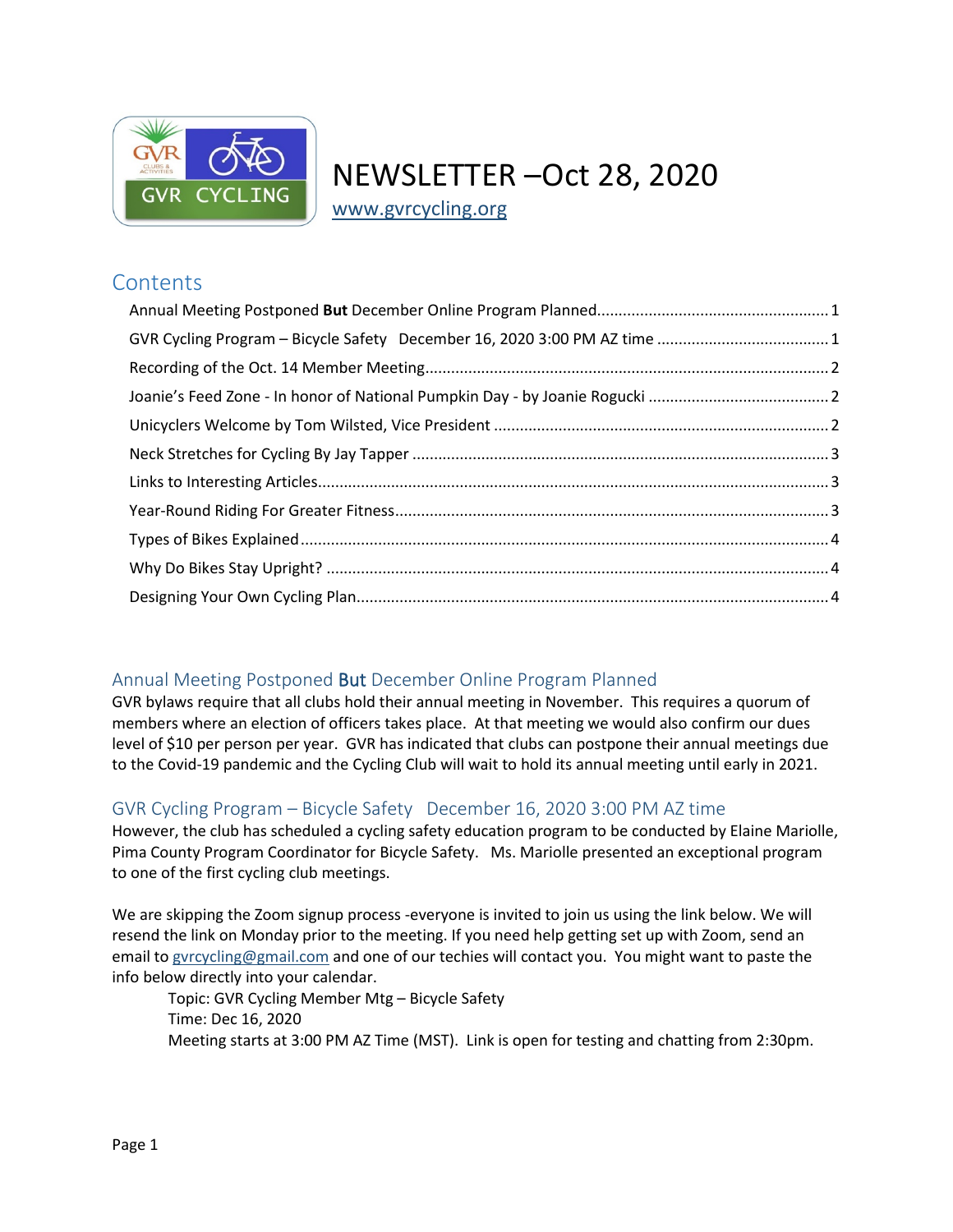# <span id="page-6-0"></span>Recording of the Oct. 14 Member Meeting

Thanks for the great turnout for the member meeting on October 14. If you missed, you can find the recording at this link:<https://youtu.be/gXGI6fglIHA> . Feedback on the meeting was positive, apparently, e-bikes are a hot topic. Many thanks to our e-bike panel: Dale Brokaw, Bob George, and Karen Rainford.

## <span id="page-6-1"></span>Joanie's Feed Zone - In honor of National Pumpkin Day - by Joanie Rogucki

I want to Introduce you to this glorious orange orb. Yes, National Pumpkin Day is but once a year. However, packed full of nutrients and with many ways to add into the diet whether savory or sweet you will want to enjoy pumpkin year-round.

Do you want to add an energy boost with whole food for your long ride? Maybe you are cooking meals for you or family. Looking for a delightfully yummy and healthy desert?



This orange fruit (1) is your go to. Once canned as puree pumpkin (1) it has an amazing shelf life and provides a nutrient fist pump to any recipe. Did you know pumpkin can be used as a fat replacement in baked goods? NO WAY…YES WAY! (2) Ready for a snack during your ride, maybe a snack pre or post ride. The mighty golden globe marries well with oatmeal in a grab n go muffin. (3) Worried about calories/carbs pumpkin is a great solution enriching a dish even adding beneficial fiber. The fiber keeps hunger at bay while stabilizing blood sugars, reducing lows and highs. I start my day out with pumpkin added into my oatmeal every morning.

All aboard the "*pumpkin train*": no matter the season

ride the train regularly. Enjoy the variety. Eat right: ride right.

(1[\) https://www.amazon.com/Farmers-Market-Organic-Pumpkin-](https://www.amazon.com/Farmers-Market-Organic-Pumpkin-)

(2[\) http://dailyonefruit.com/pumpkin-is-a-fruit-or-a-](http://dailyonefruit.com/pumpkin-is-a-fruit-or-a-vegetable/#:%7E:text=Pumpkin%20is%20a%20fruit%20or%20a%20vegetable.%20But,recipes%20as%20a%20side%20dish%20in%20Asian%20foods)

[vegetable/#:~:text=Pumpkin%20is%20a%20fruit%20or%20a%20vegetable.%20But,recipes%20as%20a%](http://dailyonefruit.com/pumpkin-is-a-fruit-or-a-vegetable/#:%7E:text=Pumpkin%20is%20a%20fruit%20or%20a%20vegetable.%20But,recipes%20as%20a%20side%20dish%20in%20Asian%20foods) [20side%20dish%20in%20Asian%20foods.](http://dailyonefruit.com/pumpkin-is-a-fruit-or-a-vegetable/#:%7E:text=Pumpkin%20is%20a%20fruit%20or%20a%20vegetable.%20But,recipes%20as%20a%20side%20dish%20in%20Asian%20foods)

- (3[\) https://www.thespruceeats.com/fat-substitutes-for-baking-1328528](https://www.thespruceeats.com/fat-substitutes-for-baking-1328528)
- (4[\) https://healthyliving.azcentral.com/pumpkins-fiber-16921.html](https://healthyliving.azcentral.com/pumpkins-fiber-16921.html)

# <span id="page-6-2"></span>Unicyclers Welcome by Tom Wilsted, Vice President

On a recent Sunday morning I was driving south on Camino del Sol and saw a bicycle coming towards me in the biking lane. As I got closer I realized it was a woman on a unicycle not a bicycle. While we know there are lots of bi and tricyclers in Green Valley, there is apparently an underground group of unicyclers as well.

If you know any unicyclers, please let them know that they would be welcome members of the Green Valley Recreation Cycling Club. It would be great to have members riding on one, two or three wheels. If they want to join, please direct them to our website at [www.gvrcycling.org](http://www.gvrcycling.org/) or to this sign up link: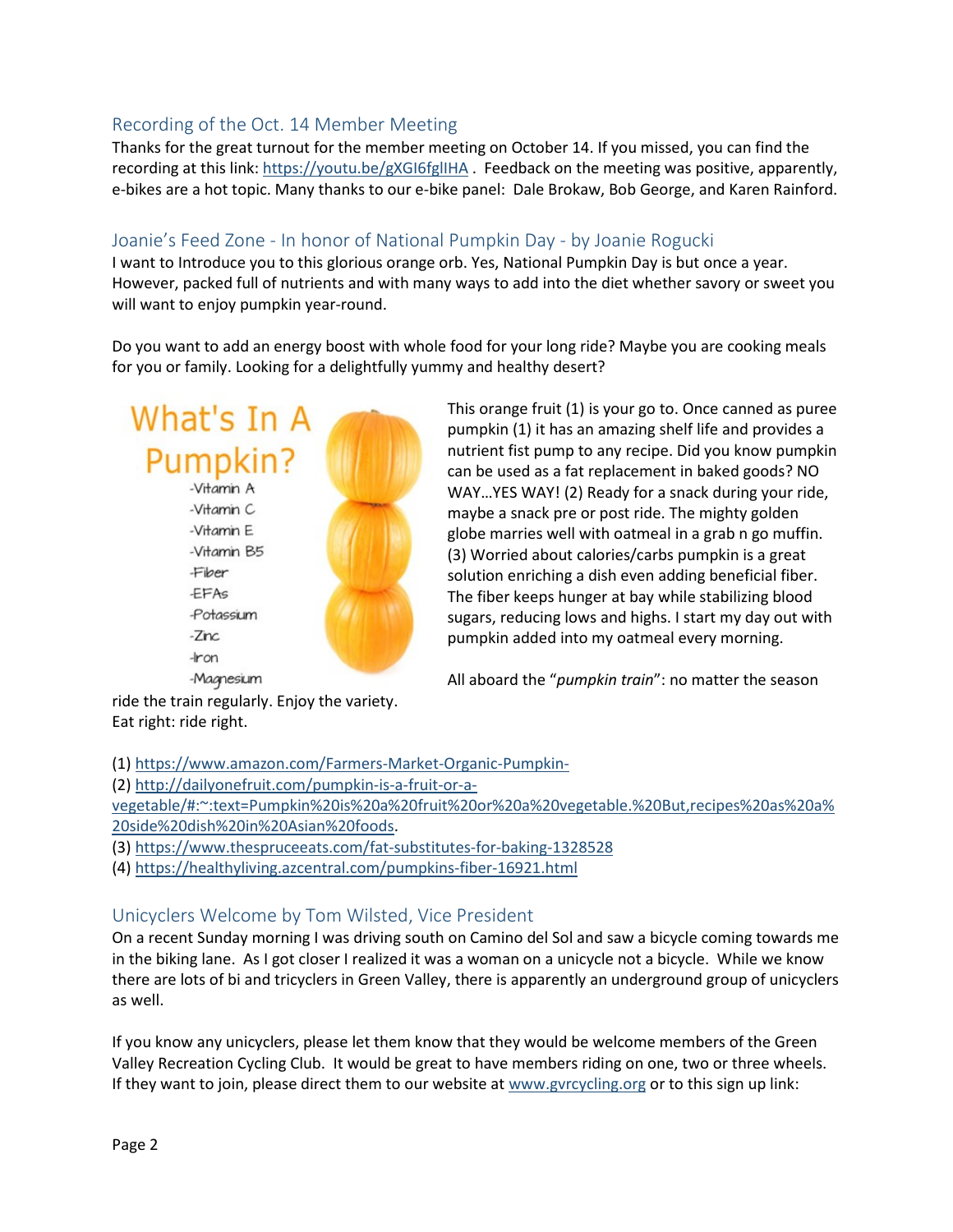## [https://docs.google.com/forms/d/e/1FAIpQLSd\\_p9dVNk4Gccp](https://docs.google.com/forms/d/e/1FAIpQLSd_p9dVNk4Gccp-j_K0eUfY217_n_uqBOX5Jjs6y5DnsIkK8Q/viewform)[j\\_K0eUfY217\\_n\\_uqBOX5Jjs6y5DnsIkK8Q/viewform](https://docs.google.com/forms/d/e/1FAIpQLSd_p9dVNk4Gccp-j_K0eUfY217_n_uqBOX5Jjs6y5DnsIkK8Q/viewform)

# <span id="page-7-0"></span>Neck Stretches for Cycling By Jay Tapper

Neck discomfort is quite common to cyclists. One of the keys to preventing neck issues is to make sure your bike is set up for your body type. A good bike fit will help eliminate unnecessary pressure and strain on the arms, shoulders and neck. And improve your cycling posture.

Good posture off the bike is also important as are neck stretches. People with poor posture when sitting or standing have a forward head position (also called a forward poking chin)! The forward head position causes tightness of the neck extensors even before a person gets on the bike. IF your neck muscles are tight before riding they are going to get even tighter as you ride.

So step one is to be aware of your posture in your daily activities. And step two is to incorporate the stretches below to improve your neck motion and reduce neck tightness. Stretch before your muscles get tight. So stretch early in your rides and throughout the day to avoid prolonged postures.



# <span id="page-7-1"></span>Links to Interesting Articles

# <span id="page-7-2"></span>Year-Round Riding For Greater Fitness

If you take off the winter because it's too cold or the summer because it's too hot, here are some tips about how you can develop a year-round training plan: [https://www.roadbikerider.com/year-round](https://www.roadbikerider.com/year-round-riding-for-greater-fitness-and-health-d3/)[riding-for-greater-fitness-and-health-d3/](https://www.roadbikerider.com/year-round-riding-for-greater-fitness-and-health-d3/)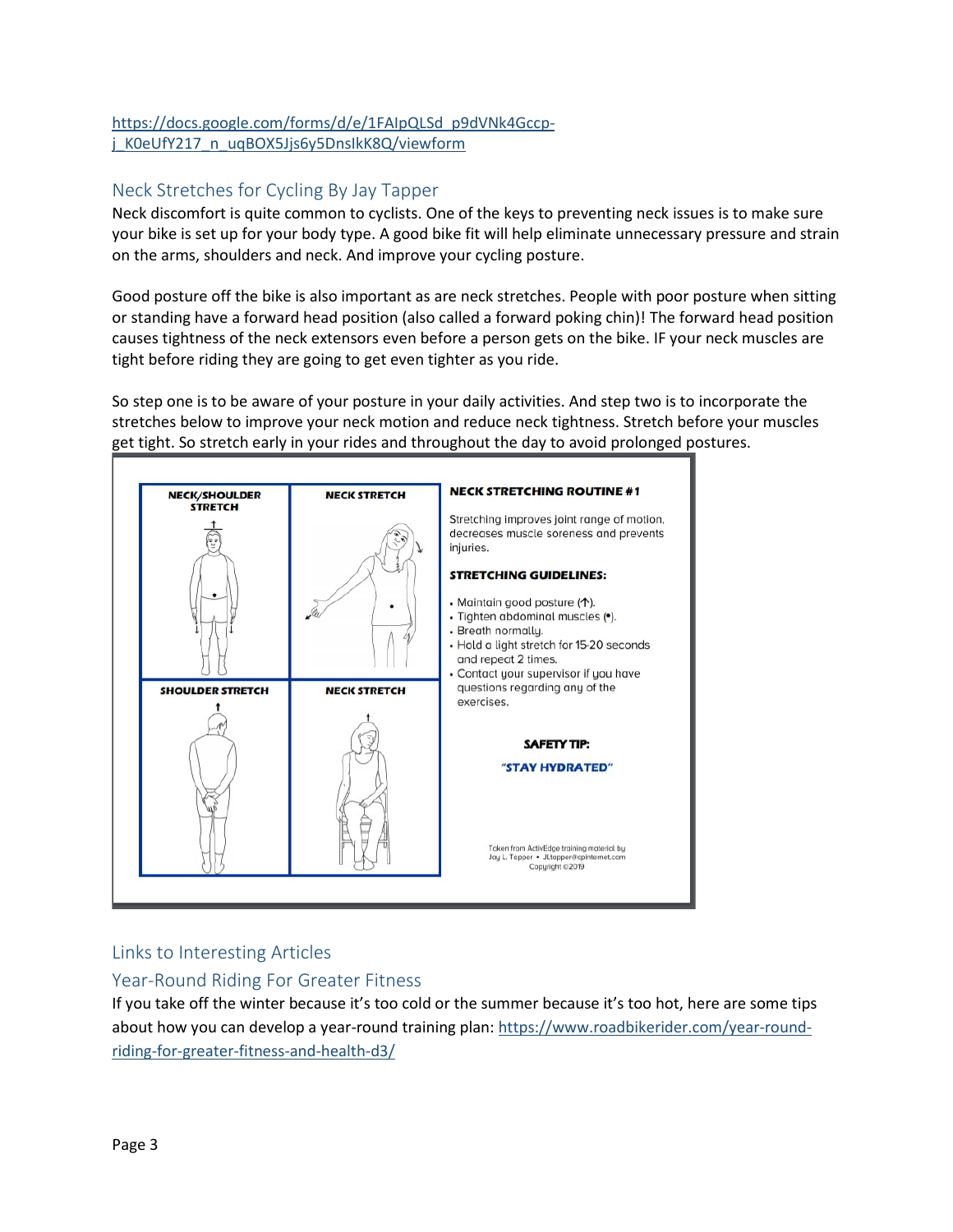# <span id="page-8-0"></span>Types of Bikes Explained

Did you ever wonder what the difference is between a gravel bike, a comfort bike or a Triathalon bike? The following link will take you to an article that explains and defines the different types of bikes in the cycling universe: [https://www.bicycling.com/bikes-gear/a23067076/types-of](https://nam10.safelinks.protection.outlook.com/?url=https%3A%2F%2Fwww.bicycling.com%2Fbikes-gear%2Fa23067076%2Ftypes-of-bikes%2F%3Fsource%3Dnl%26utm_source%3Dnl_byc%26utm_medium%3Demail%26date%3D101720%26utm_campaign%3Dnl21791558&data=04%7C01%7Ctom.wilsted%40uconn.edu%7Cc0c49fb9e1b3460c1f0d08d8747e2998%7C17f1a87e2a254eaab9df9d439034b080%7C0%7C0%7C637387432512201909%7CUnknown%7CTWFpbGZsb3d8eyJWIjoiMC4wLjAwMDAiLCJQIjoiV2luMzIiLCJBTiI6Ik1haWwiLCJXVCI6Mn0%3D%7C1000&sdata=UrIPg2PYNMSfG8uNVIt6v7PFd0c8avTBdaZ1MdUneyU%3D&reserved=0)[bikes/?source=nl&utm\\_source=nl\\_byc&utm\\_medium=email&date=101720&utm\\_campaign=nl2179155](https://nam10.safelinks.protection.outlook.com/?url=https%3A%2F%2Fwww.bicycling.com%2Fbikes-gear%2Fa23067076%2Ftypes-of-bikes%2F%3Fsource%3Dnl%26utm_source%3Dnl_byc%26utm_medium%3Demail%26date%3D101720%26utm_campaign%3Dnl21791558&data=04%7C01%7Ctom.wilsted%40uconn.edu%7Cc0c49fb9e1b3460c1f0d08d8747e2998%7C17f1a87e2a254eaab9df9d439034b080%7C0%7C0%7C637387432512201909%7CUnknown%7CTWFpbGZsb3d8eyJWIjoiMC4wLjAwMDAiLCJQIjoiV2luMzIiLCJBTiI6Ik1haWwiLCJXVCI6Mn0%3D%7C1000&sdata=UrIPg2PYNMSfG8uNVIt6v7PFd0c8avTBdaZ1MdUneyU%3D&reserved=0) [8](https://nam10.safelinks.protection.outlook.com/?url=https%3A%2F%2Fwww.bicycling.com%2Fbikes-gear%2Fa23067076%2Ftypes-of-bikes%2F%3Fsource%3Dnl%26utm_source%3Dnl_byc%26utm_medium%3Demail%26date%3D101720%26utm_campaign%3Dnl21791558&data=04%7C01%7Ctom.wilsted%40uconn.edu%7Cc0c49fb9e1b3460c1f0d08d8747e2998%7C17f1a87e2a254eaab9df9d439034b080%7C0%7C0%7C637387432512201909%7CUnknown%7CTWFpbGZsb3d8eyJWIjoiMC4wLjAwMDAiLCJQIjoiV2luMzIiLCJBTiI6Ik1haWwiLCJXVCI6Mn0%3D%7C1000&sdata=UrIPg2PYNMSfG8uNVIt6v7PFd0c8avTBdaZ1MdUneyU%3D&reserved=0)

# <span id="page-8-1"></span>Why Do Bikes Stay Upright?

Ever wonder why bikes stay vertical? John Stupak forwarded this video from YouTube that provides a number of explanations. If you want to learn more, click on this link: [https://youtu.be/oZAc5t2lkvo](https://nam10.safelinks.protection.outlook.com/?url=https%3A%2F%2Fyoutu.be%2FoZAc5t2lkvo&data=04%7C01%7Ctom.wilsted%40uconn.edu%7C94026d573bcd4720a0e008d8747e375c%7C17f1a87e2a254eaab9df9d439034b080%7C0%7C0%7C637387432726249619%7CUnknown%7CTWFpbGZsb3d8eyJWIjoiMC4wLjAwMDAiLCJQIjoiV2luMzIiLCJBTiI6Ik1haWwiLCJXVCI6Mn0%3D%7C1000&sdata=Fr7GKIhf33CP9elwkKzGe1F0AerxNCYFhd%2BHkmhY%2Fv0%3D&reserved=0)

# <span id="page-8-2"></span>Designing Your Own Cycling Plan

Below is an article from the *Bicycling Newsletter* by cycling coach David Liscomb on how to develop a personalized cycling training plan:

Whether you are a beginner, amateur, or experienced pro, designing your own cycling training plan is a valuable skill. A balanced roadmap for success is where the rubber meets the road, so to speak. A plan will help keep you focused and pressing forward, especially on those days when you lack motivation to train.

Developing a cycling training plan is not just about scheduling workouts for a specific month, day of the week or time of day. It's also about factoring in the mental preparation needed to execute each workout, as designed.

Let's look at four C.O.R.E principles taken from my CIS Training Systems program "The Art of Cycling: A Six-Step MasterClass." These principles will provide a strong and sustainable foundation to any training plan.

- C: Commitment to finishing what you have started.
- O: Ownership of your training by making NO EXCUSES when rough patches occur.
- R: Responsibility to hold yourself accountable for staying focused on the task at hand.
- E: Excellence in performing to the best of your ability.

## **How to Build an Effective Cycling Training Plan**

I'm guessing that many of you have heard or read somewhere that a training plan should include a mix of long endurance miles, interval training, speed work and power. You also may have heard or read that this combination will produce cardiovascular fitness, muscular adaptation and a myriad of other benefits.

Generally, this all is true. But here are some key considerations:

- Determining which month or weekday to perform these workouts and in what order;
- how to effectively maintain cardiovascular fitness and strength throughout the year; and
- choosing the appropriate tactics that maximize the training effect within the required cycling time and deliver sustainable results